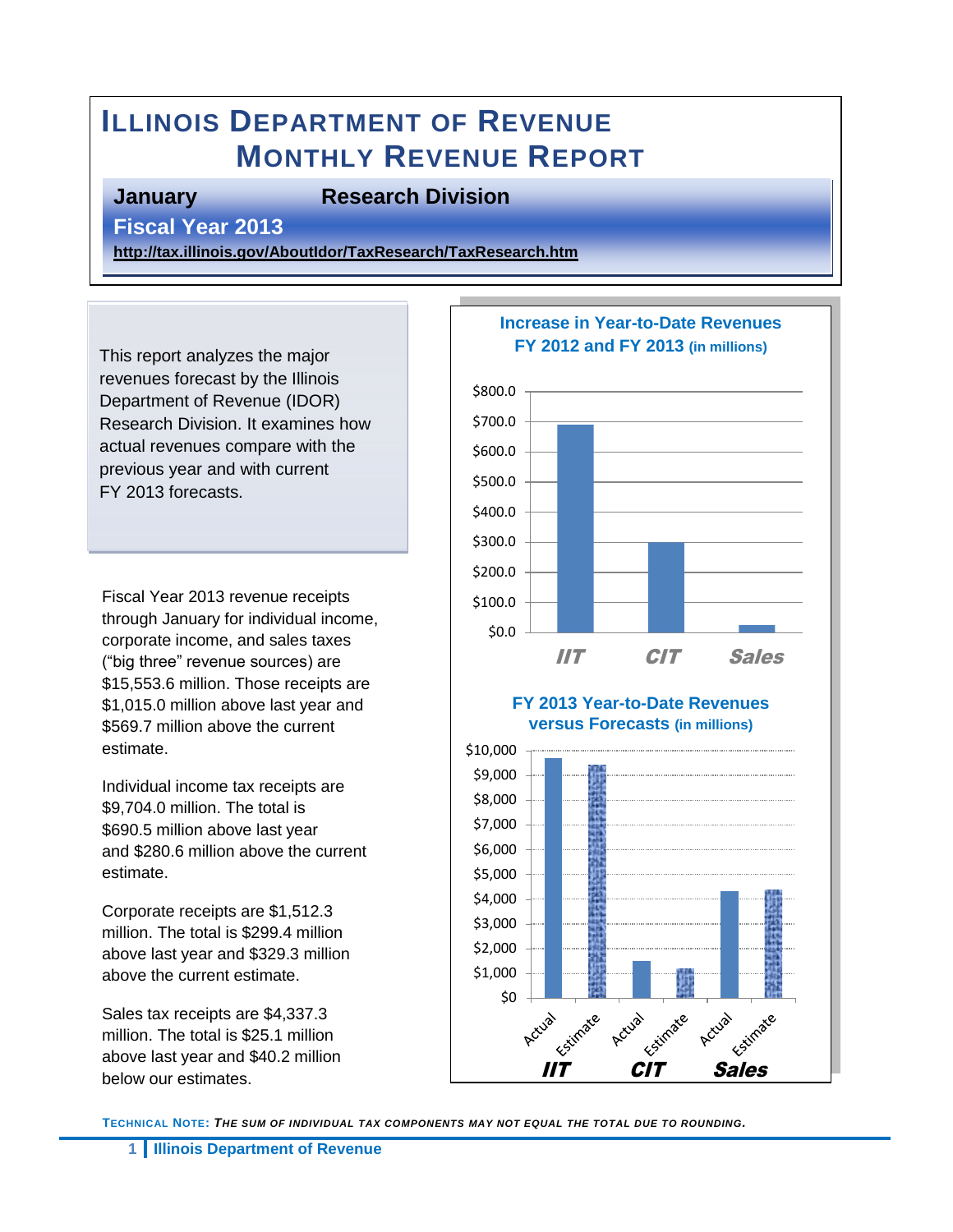#### **Individual Income Tax (IIT)**

With five months remaining of the fiscal year, total FY 2013 receipts are coming in well above the estimate.

In part, this positive performance is due to higherthan-anticipated non-withholding receipts in December and January. More importantly, the

|           | Year-to-Date (\$ millions) |               |              |
|-----------|----------------------------|---------------|--------------|
| Actual    | <b>Forecast</b>            | \$ Difference | % Difference |
| \$9,704.0 | \$9,423.4                  | \$280.6       | 3.0%         |
| FY 2012   | FY 2013                    | \$ Difference | % Difference |
| \$9,013.5 | \$9,704.0                  | \$690.5       | 7.7%         |

other part of this better-than-expected result reflects the steady improvement in the state's labor market.

**Withholding receipts:** Withholding receipts ended 19.6 percent above the monthly forecast. This significant positive deviation is explained by a couple of factors. First, there was an above-average amount of in-transit money from December that was deposited in January. Second, there was a higher-than-anticipated growth in our tax base. Considering recent positive results, we can expect withholding receipts to perform better than anticipated in FY 2013.

**Non-withholding receipts:** January's non-WIT receipts came in 17.9 percent, or \$88.7 million, above the monthly estimate. Most of this growth is due to an unanticipated surge in estimated payments that occurred in December and January. Taxpayers appeared to have sold their highly appreciated assets in late 2012 in anticipation of higher capital gains tax rates in tax year 2013. We expect that this will decrease non-withholding receipts in the next fiscal year. All in all, we expect non-withholding receipts to come close or slightly above estimate by year's end.

| <b>Components Year-to-Date (\$ millions)</b> |               |                 |               |              |  |  |
|----------------------------------------------|---------------|-----------------|---------------|--------------|--|--|
|                                              | <b>Actual</b> | <b>Forecast</b> | \$ Difference | % Difference |  |  |
| Withholding                                  | \$8,273.5     | \$8,105.3       | \$168.2       | 2.1%         |  |  |
| Estimated and final                          | \$1,430.5     | \$1,318.1       | \$112.4       | 8.5%         |  |  |
| <b>Total</b>                                 | \$9,704.0     | \$9,423.4       | \$280.6       | 3.0%         |  |  |

*Payment totals match the Comptroller's receipts. Withholding and estimated and final payments are derived from IDOR collection data and in-transit fund data. Totals may not equal individual components due to rounding.*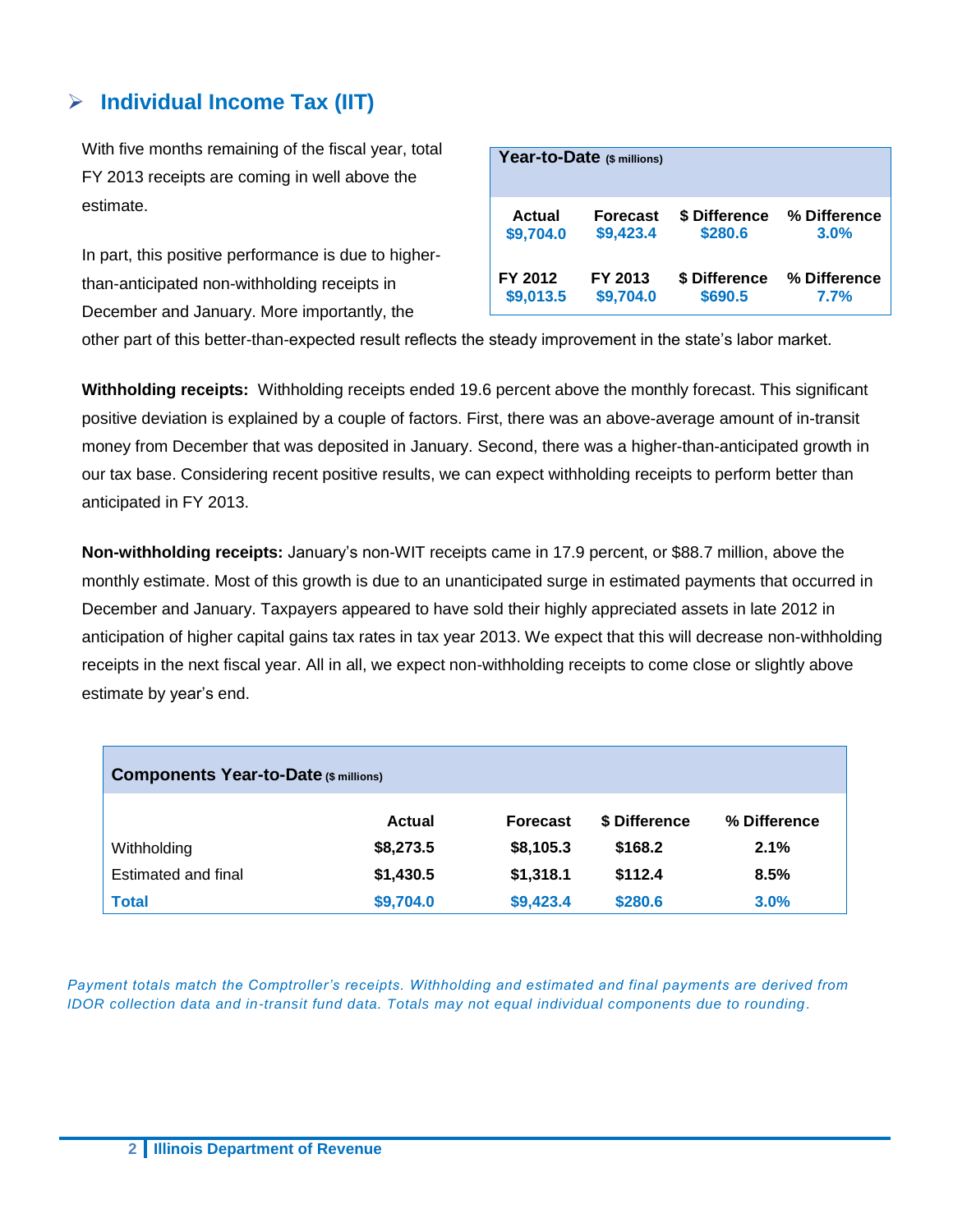#### **Corporate Income Tax (CIT)**

Corporate Income Tax receipts were \$1,512.3 million through the first seven months of the fiscal year, 27.8 percent above the forecast. January receipts came in essentially at forecast, \$112.2 million compared with a forecast of \$110.3 million.

| Year-to-Date Comparison (\$ millions) |                 |               |              |  |  |
|---------------------------------------|-----------------|---------------|--------------|--|--|
| Actual                                | <b>Estimate</b> | \$ Difference | % Difference |  |  |
| \$1,512.3                             | \$1,183.0       | \$329.3       | 27.8         |  |  |
| FY 2012                               | FY 2013         | \$ Difference | % Difference |  |  |
| \$1,212.9                             | \$1,512.3       | \$275.2       | 24.7         |  |  |

While CIT receipts are up approximately 28 percent over forecast, we have several reasons to doubt that we will finish the fiscal year so high above forecast:

- Corporate profits are up 7% over the prior year rather than the 2.8% used in the forecast. This rate of growth is not anywhere near as large an increase as CIT receipts have shown.
- All of the recent changes in tax law the tax rate increase, federal 100% expensing, and the suspension/cap of Net Operating Losses, may have changed the timing of taxpayers' tax payments. This would affect our ability to spread our forecast accurately throughout the year.
- A majority of the CIT receipts forecast for FY 2013 have not arrived yet. Our forecast was for approximately 40% of total CIT receipts to have come in year-to-date. If there is a shift in the timing of payments related to tax law changes, we may see a decrease in final payments for tax year 2012 and initial estimated payments for tax year 2013, which would hit in March – June of 2013, the latter half of FY 2013.

We are developing a database that will allow us to determine the industries and types of businesses that are leading to the higher than anticipated results. Analysis of this data will help us to determine whether the receipts growth will continue in the second half of FY 2013, or if it is the result of one-time factors.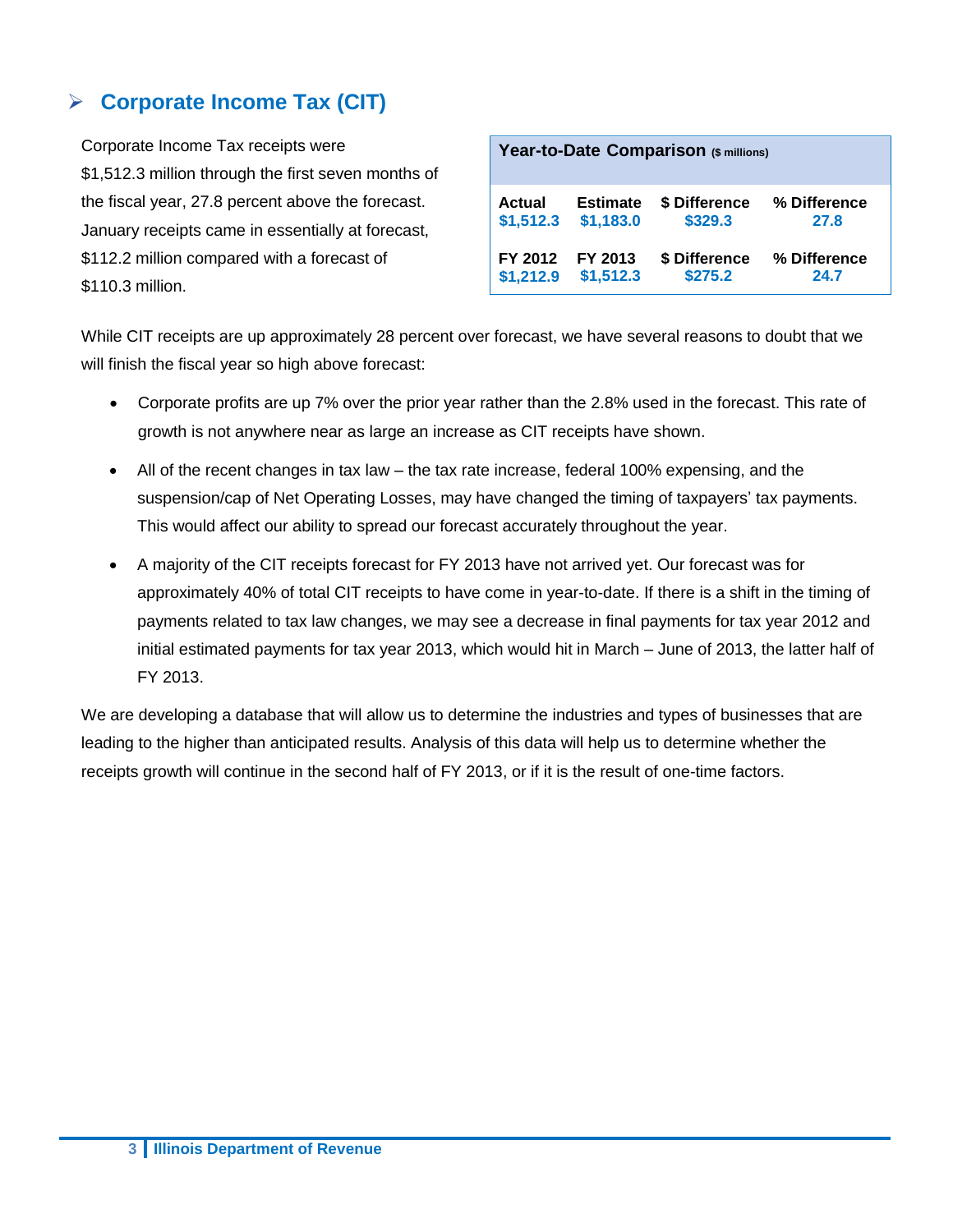#### **Sales & Use Tax**

State sales and use tax receipts for the first seven months of fiscal year 2013 were 0.6 percent above the same period in fiscal year 2012 and 0.9 percent below our forecast year-to-date. Year-to-date growth has been concentrated mostly in sales and use tax receipts from motor vehicle sales.

| Year-to-Date Comparison (\$ millions) |                 |               |              |  |  |
|---------------------------------------|-----------------|---------------|--------------|--|--|
| <b>Actual</b>                         | <b>Forecast</b> | \$ Difference | % Difference |  |  |
| \$4,337.3                             | \$4,377.5       | $-$ \$40.2    | $-0.9%$      |  |  |
| FY 2012                               | FY 2013         | \$ Difference | % Difference |  |  |
| \$4,312.2                             | \$4,337.3       | \$25.2        | 0.6%         |  |  |

January 2013 sales and use tax receipts, comprised mostly of receipts from sales that occurred in December 2012, fell 2.2 percent compared to January 2012's receipts.

Uncertainty and anxiety surrounding the December 31<sup>st</sup> fiscal cliff deadline brought consumer confidence to a four-month low in December and undoubtedly hurt consumer spending.

We expect the January expiration of the payroll tax cut to keep growth weak for the remainder of the fiscal year by shrinking paychecks and reducing consumer confidence. Based on the average household income in Illinois, the average household will lose about \$80 per month in disposable income because of higher payroll taxes.

| Year-to-Date Comparison (\$ millions)                                        |           |           |               |              |  |  |
|------------------------------------------------------------------------------|-----------|-----------|---------------|--------------|--|--|
|                                                                              | FY 2012   | FY 2013   | \$ Difference | % Difference |  |  |
| Vehicles                                                                     | \$553.7   | \$600.8   | \$47.1        | 8.5%         |  |  |
| Motor fuel*                                                                  | \$444.9   | \$459.7   | \$14.7        | 3.3%         |  |  |
| All else                                                                     | \$3,313.5 | \$3,276.9 | $-$36.6$      | $-1.1%$      |  |  |
| Total                                                                        | \$4,312.2 | \$4,337.3 | \$25.2        | 0.6%         |  |  |
| *Estimated. IDOR does not have actual data on sales/use tax from motor fuel. |           |           |               |              |  |  |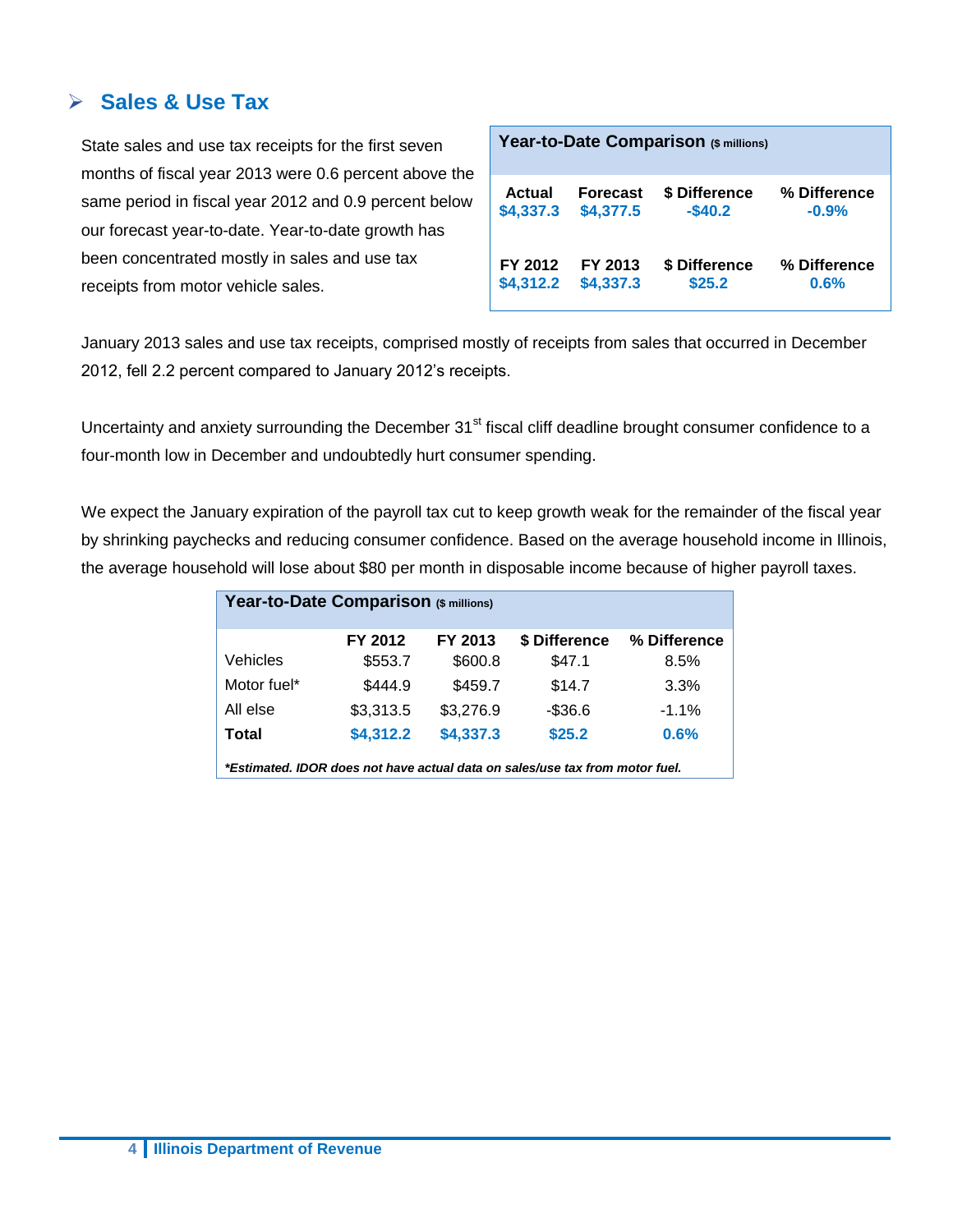#### **Public Utilities Taxes**

| Telecommunications -           |                            |               |                 |               |              |
|--------------------------------|----------------------------|---------------|-----------------|---------------|--------------|
| General Fund receipts were     | Year-to-Date (\$ millions) |               |                 |               |              |
| \$291.5 million through        |                            | <b>Actual</b> | <b>Forecast</b> | \$ Difference | % Difference |
| January, 4.2 percent           | <b>Telecommunications</b>  | \$291.5       | \$304.4         | $-$12.9$      | $-4.2%$      |
| (approximately \$13 million)   | <b>Electricity</b>         | \$241.2       | \$246.9         | $-$5.8$       | $-2.3%$      |
| below forecast year-to-date.   | <b>Natural gas</b>         | \$46.2        | \$63.6          | $-$17.4$      | $-27.4%$     |
| Approximately \$2.5 million of |                            | FY 2012       | FY 2013         | \$ Difference | % Difference |
| this shortage can be           | <b>Telecommunications</b>  | \$292.4       | \$291.5         | $-$0.8$       | $-0.3%$      |
| explained by a higher-than-    | <b>Electricity</b>         | \$245.9       | \$241.2         | $-$4.7$       | $-1.9%$      |
| anticipated allocation         | <b>Natural gas</b>         | \$62.4        | \$46.2          | $-$16.2$      | $-26.0%$     |
| percentage for the Simplified  |                            |               |                 |               |              |

Municipal Telecom Tax, which is collected on the same return as the Telecom Excise Tax and allocated before state receipts are accounted for.

**Electricity –** Receipts through January were \$241.2 million, which is 2.3 percent below our forecast.

**Natural gas –** Receipts through January are \$46.2 million year-to-date, 27.4% (\$17.4 million) below forecast.

Year-to-date, large taxpayers have used a net \$9.6 million in credit for overpayments to meet their current tax liabilities. These credits are due to overpayments made during FY 2012 due to the unusually warm weather.

#### **Cigarette Taxes**

Year-to-date receipts for the Cigarette and Use Tax through January are consistent with the revised forecast, made after PA097-0688 became law.

| Year-to-Date (\$ millions)  | *Includes general revenue funds |                            |                             |                          |  |
|-----------------------------|---------------------------------|----------------------------|-----------------------------|--------------------------|--|
| All Funds *                 | Actual<br>\$433.9               | <b>Forecast</b><br>\$499.1 | \$ Difference<br>$-$ \$65.2 | % Difference<br>$-13.1%$ |  |
| <b>General Revenue Fund</b> | \$204.4                         | \$207.1                    | $-$2.7$                     | $-1.3%$                  |  |
| All Funds *                 | FY 2012<br>\$292.4              | FY 2013<br>\$433.9         | \$ Difference<br>\$141.5    | % Difference<br>48.4%    |  |
| <b>General Revenue Fund</b> | \$206.2                         | \$204.4                    | $-$1.8$                     | $-0.9%$                  |  |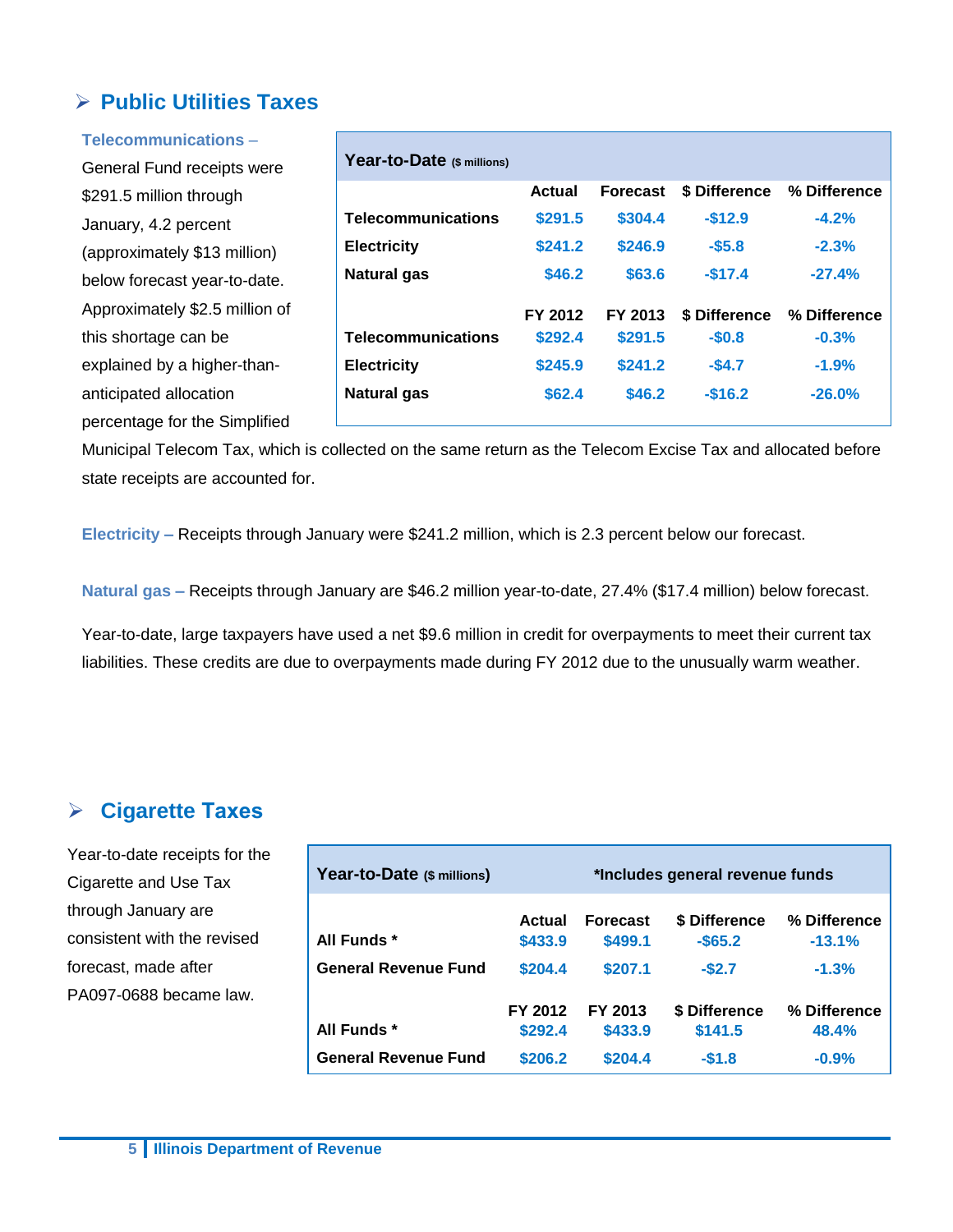## **Tobacco Products Tax**

Year-to-date receipts are slightly ahead of the forecast.

| Year-to-Date (\$ millions) |                 |               |              |  |  |  |
|----------------------------|-----------------|---------------|--------------|--|--|--|
| Actual                     | <b>Forecast</b> | \$ Difference | % Difference |  |  |  |
| \$28.4                     | \$27.2          | \$1.2         | 4.4%         |  |  |  |
| FY 2012                    | FY 2013         | \$ Difference | % Difference |  |  |  |
| \$17.3                     | \$28.4          | \$11.1        | 64.2%        |  |  |  |

#### **Estate Tax**

Year-to-date receipts are still ahead of the forecast due to the change in reporting of July receipts from counties to the Illinois State Treasurer.

| Year-to-Date (\$ millions) |                 |               |              |  |  |  |  |
|----------------------------|-----------------|---------------|--------------|--|--|--|--|
| Actual                     | <b>Forecast</b> | \$ Difference | % Difference |  |  |  |  |
| \$179.5                    | \$141.4         | \$38.1        | 26.9%        |  |  |  |  |
| FY 2012                    | FY 2013         | \$ Difference | % Difference |  |  |  |  |
| \$110.8                    | \$179.5         | \$68.7        | 62.0%        |  |  |  |  |

#### **Liquor Tax**

Liquor tax receipts for the seven months of fiscal year 2013 increased 0.5 percent compared to the same period last year and were 1.0 percent above our forecast year-to-date.

| Year-to-Date (\$ millions)  | *Includes general revenue funds |                            |                        |                         |  |
|-----------------------------|---------------------------------|----------------------------|------------------------|-------------------------|--|
| <b>All Funds</b>            | Actual<br>\$175.9               | <b>Forecast</b><br>\$174.2 | \$ Difference<br>\$1.7 | % Difference<br>$1.0\%$ |  |
| <b>General Revenue Fund</b> | \$103.6                         | \$102.6                    | \$1.0                  | $1.0\%$                 |  |
|                             | FY 2012                         | FY 2013                    | \$ Difference          | % Difference            |  |
| All Funds*                  | \$175.0                         | \$175.9                    | \$0.9                  | 0.5%                    |  |
| <b>General Revenue Fund</b> | \$103.0                         | \$103.6                    | \$0.6                  | 0.5%                    |  |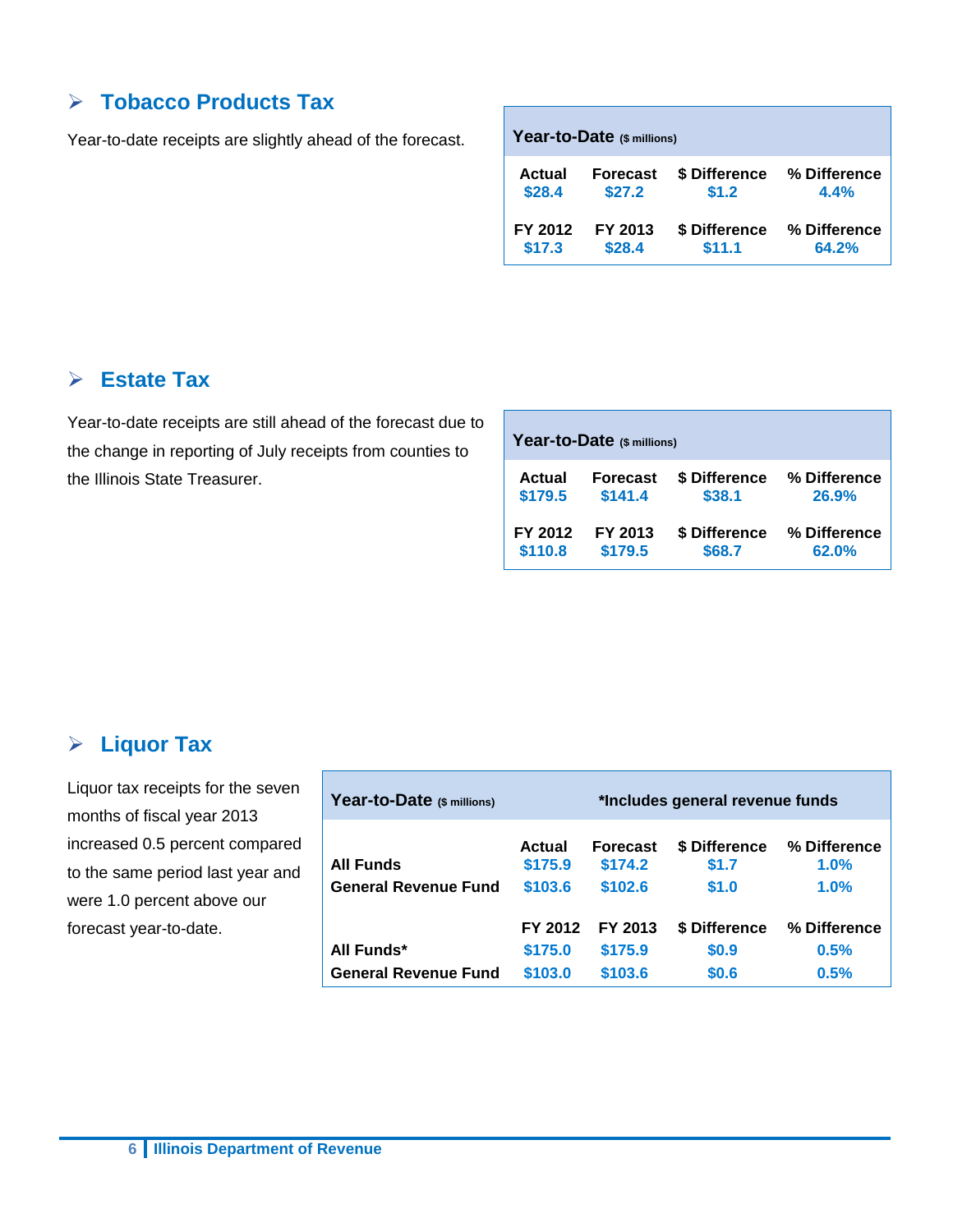#### **Hotel Operator's Occupation Tax (HOOT)**

For all funds, year-to-date receipts are running slightly ahead of the forecast.

| Year-to-Date (\$ millions) | *Includes general revenue funds |                            |                        |                      |
|----------------------------|---------------------------------|----------------------------|------------------------|----------------------|
| All Funds*                 | Actual<br>\$149.3               | <b>Forecast</b><br>\$147.7 | \$ Difference<br>\$1.6 | % Difference<br>1.1% |
| General Revenue Fund       | \$22.7                          | \$22.4                     | \$0.3                  | 1.3%                 |
| All Funds*                 | FY 2012<br>\$143.4              | FY 2013<br>\$149.3         | \$ Difference<br>\$5.9 | % Difference<br>4.1% |
| General Revenue Fund       | \$21.1                          | \$22.7                     | \$1.6                  | 7.6%                 |

#### **Motor Fuel Taxes**

|         | Year-to-Date (\$ millions) | <b>IFTA</b>   |              |         | Year-to-Date (\$ millions) | <b>Regular MFT</b> |              |
|---------|----------------------------|---------------|--------------|---------|----------------------------|--------------------|--------------|
| Actual  | <b>Forecast</b>            | \$ Difference | % Difference | Actual  | <b>Forecast</b>            | \$ Difference      | % Difference |
| \$39.0  | \$46.0                     | $-$7.0$       | $-15.1%$     | \$670.8 | \$695.9                    | $-$ \$25.0         | $-3.6%$      |
| FY 2012 | FY 2013                    | \$ Difference | % Difference | FY 2012 | FY 2013                    | \$ Difference      | % Difference |
| \$44.8  | \$39.0                     | $-$ \$5.7     | $-12.8%$     | \$677.6 | \$670.8                    | $-$6.8$            | $-1.0%$      |

| Year-to-Date (\$ millions) |                 | UST           |              |  |  |  |  |  |
|----------------------------|-----------------|---------------|--------------|--|--|--|--|--|
| Actual                     | <b>Forecast</b> | \$ Difference | % Difference |  |  |  |  |  |
| \$40.5                     | \$41.9          | $-$1.4$       | $-3.4%$      |  |  |  |  |  |
| FY 2012                    | FY 2013         | \$ Difference | % Difference |  |  |  |  |  |
| \$40.8                     | \$40.5          | $-$0.3$       | $-0.8%$      |  |  |  |  |  |

Combined motor fuel tax receipts (regular MFT, IFTA, and UST) for the first seven months of fiscal year 2013 were 1.7 percent (-\$12.9 million) below the same period last year and 4.3 percent (-\$33.4 million) below our forecast year-to-date.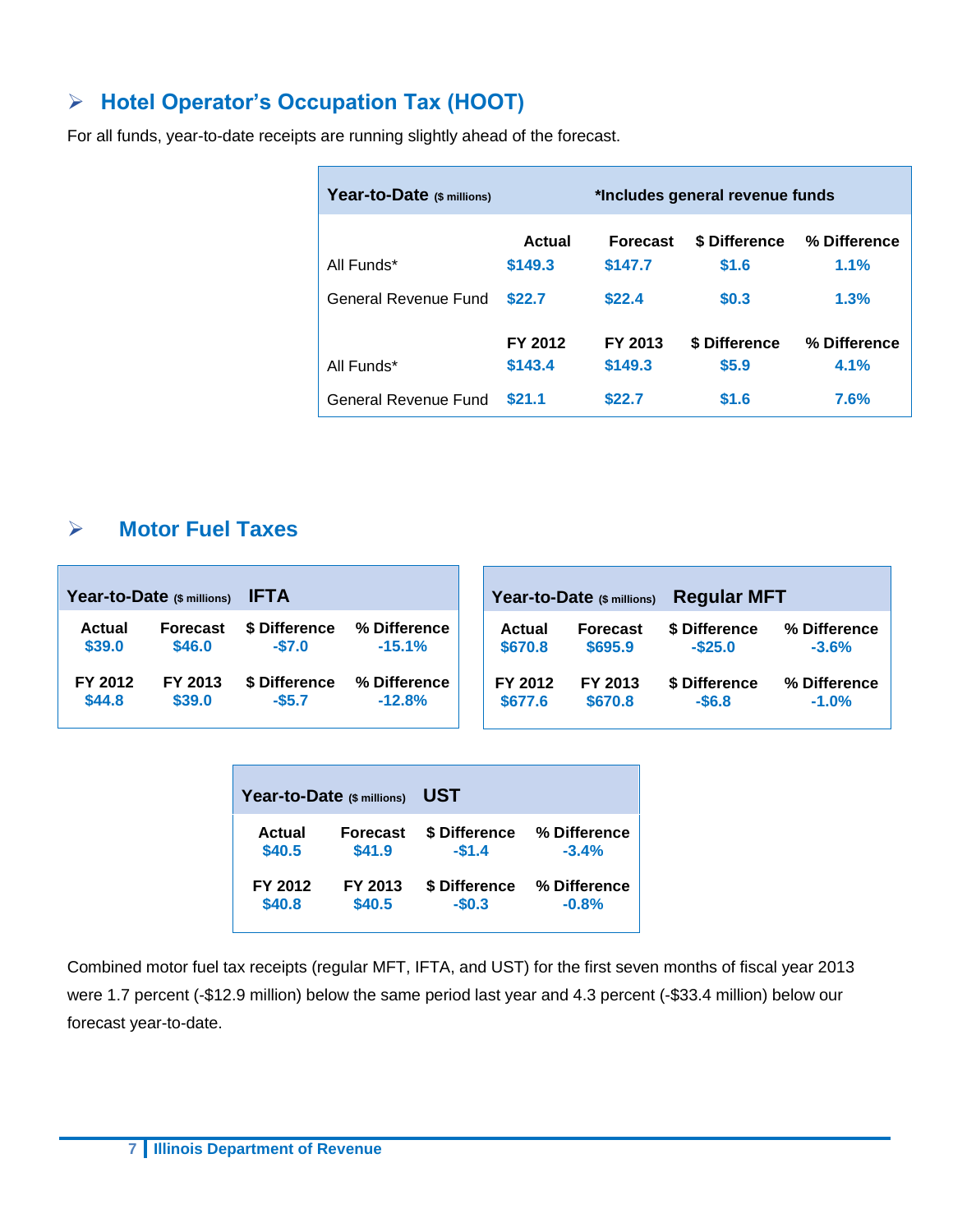#### **Real Estate Transfer Tax (RETT)**

January receipts came in far above forecast, pushing year-to-date ahead by almost 12 percent. The Illinois Association of Realtors reports that December home sales increased by 15 percent over previous-year levels with median prices increasing by 5.6 percent. As this is the first month of better-than-expected receipts, we will be

| Year-to-Date (\$ millions) |                 |               |              |  |  |  |  |  |  |  |
|----------------------------|-----------------|---------------|--------------|--|--|--|--|--|--|--|
| Actual                     | <b>Forecast</b> | \$ Difference | % Difference |  |  |  |  |  |  |  |
| \$29.7                     | \$26.6          | \$3.1         | 11.7%        |  |  |  |  |  |  |  |
| FY 2012                    | FY 2013         | \$ Difference | % Difference |  |  |  |  |  |  |  |
| \$23.8                     | \$29.7          | \$5.9         | 24.8%        |  |  |  |  |  |  |  |

monitoring the upcoming month's receipts to see if this upward trend signals a better than expected recovery in the real estate market.

**Illinois Department of Revenue, Research Division** 

**Director of Research**: Natalie Davila **Research Analysts:** Andy Chupick Joanna Koh

Patrick Heath Michael Pijan John Horbas Hector Vielma

**<http://tax.illinois.gov/AboutIdor/TaxResearch/TaxResearch.htm>**